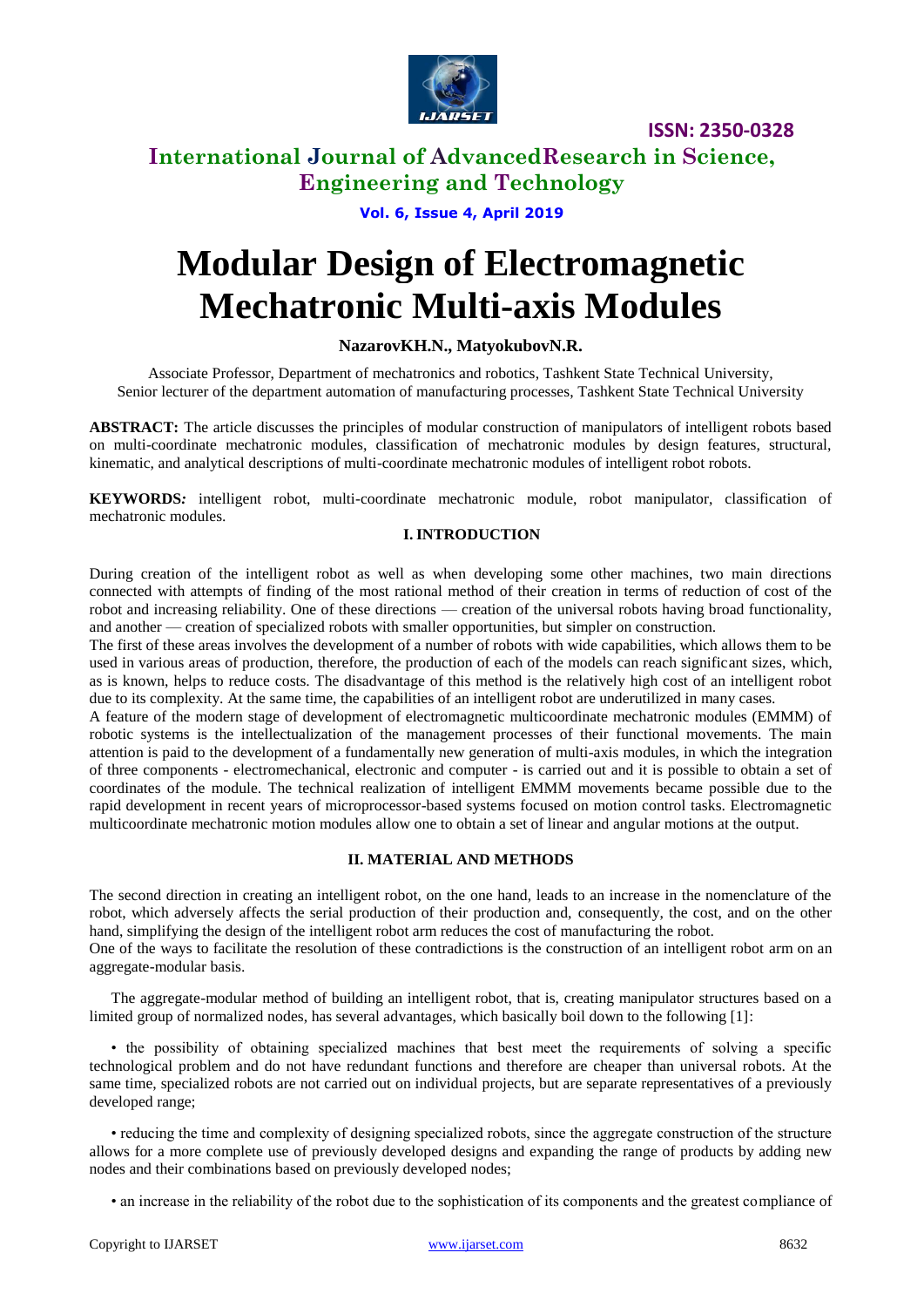

**ISSN: 2350-0328 International Journal of AdvancedResearch in Science,** 

**Engineering and Technology**

#### **Vol. 6, Issue 4, April 2019**

this design with the problem to be solved;

• improving operating conditions and improving the maintainability of the robot park by reducing the number of options for the construction of components and parts;

- Cheaper production by reducing the range of parts in production and increasing the serial production of them;
- Reduction of time for training staff.

The disadvantages of the aggregate-modular approach include the need to develop a mechanical system of specific models of manipulators of intelligent robots from parts, assemblies and kinematic modules of a limited range, which sometimes can lead to an unjustified (technologically) reduction in the functionality of the machine. Obtaining a given trajectory of the executive bodies of the manipulator using the existing set of simple functional units, each of which provides one or two types of movements, can cause an increase in the number of joints, weighting the structure, reducing its rigidity, deterioration of dynamic characteristics and accuracy parameters. In some cases, it is necessary to make decisions that are less expedient from a design point of view, but more in keeping with the chosen principles of aggregate construction.

The techniques and principles laid down by individual designers when creating aggregate-modular structures are different [2].

One of the varieties of the aggregate principle of building manipulators of intelligent robots is a modular principle. This usually means creating a robot based on functional modules (nodes) that have all the necessary elements, including drives, feedback sensors, etc., necessary to provide the module with its functional purpose. When building a robot arm, the modules are interconnected in the required order, and the power and control communications are connected.

• The modular construction principle of robot manipulators as compared with the method of construction on the basis of smaller normalized nodes has an advantage in terms of greater convenience in creating and rebuilding a manipulator and reducing the number of nodes included in a particular robot. The disadvantages of this construction principle are:

• an increase in the range of modules, due to the fact that the same nodes with different drives or feedback sensors turn into different modules;

- complexity and, in some cases, functional redundancy of modules;
- the complexity of using the same modules with different control systems.
- In connection with this, the following main directions in the creation of an intelligent robot arm can be identified:

• when creating a robot for performing complex movements in space (welding, painting, cleaning castings, etc.), it is most appropriate to recognize the creation of original designs of a universal robot with wide capabilities based on mechatronic modules;

• when creating a robot to perform simpler operations, such as loading machines, presses, casting machines, etc., it is advisable to create a specialized type of robot on an aggregate-modular construction principle. At the same time, only those mechatronic modules in which are located on the base of the robot should be included in the nomenclature of normalized nodes.

In figure 1 shows the classification of mechatronic modules (MM) according to their design features. In this classification, 3 features are sufficiently fully characterizing the design of mechatronic modules (level of integration, number of degrees of mobility and type of movements), as well as a set of features (technical characteristics) determining the functionality of the modules.

Classification of mechatronic modules provides for the level of integration: motion modules, mechatronic motion modules and intelligent mechatronic modules. According to the number of coordinates of the degrees of mobility - onecoordinate and multi-coordinate. By type of movement - translational and rotational.

The complex of attributes of technical characteristics includes: developed force and torque; magnitude, speed and accuracy of the stroke (linear and angular).

Consider the mechatronic modules according to the presented classification.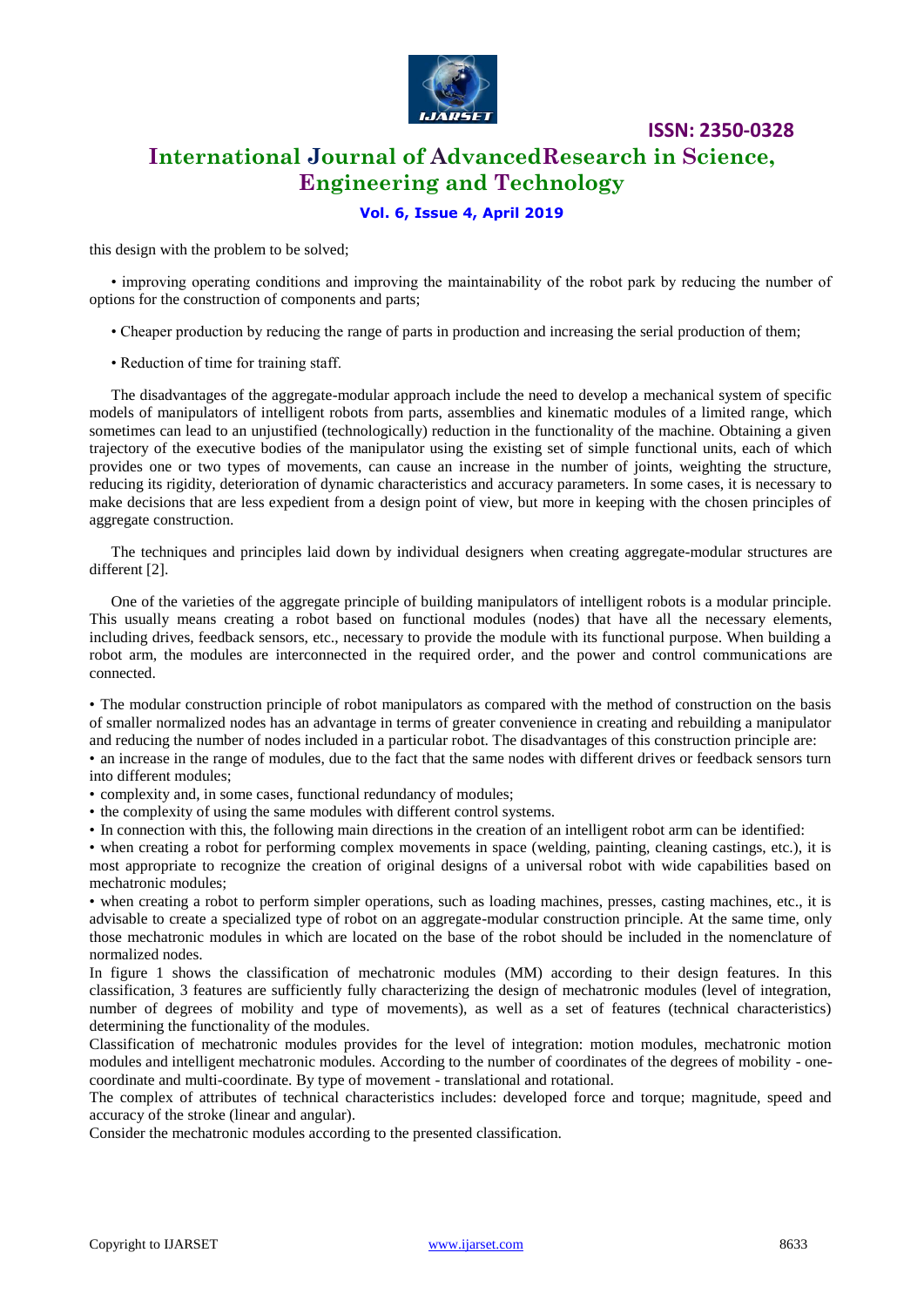

## **International Journal of AdvancedResearch in Science, Engineering and Technology**

#### **Vol. 6, Issue 4, April 2019**



Figure 1. Classification of mechatronic modules by design features

Table 1 shows the structural, kinematic schemes and analytical description of the set of electromagnetic multicoordinate modules of intelligent robot manipulators [3, 4].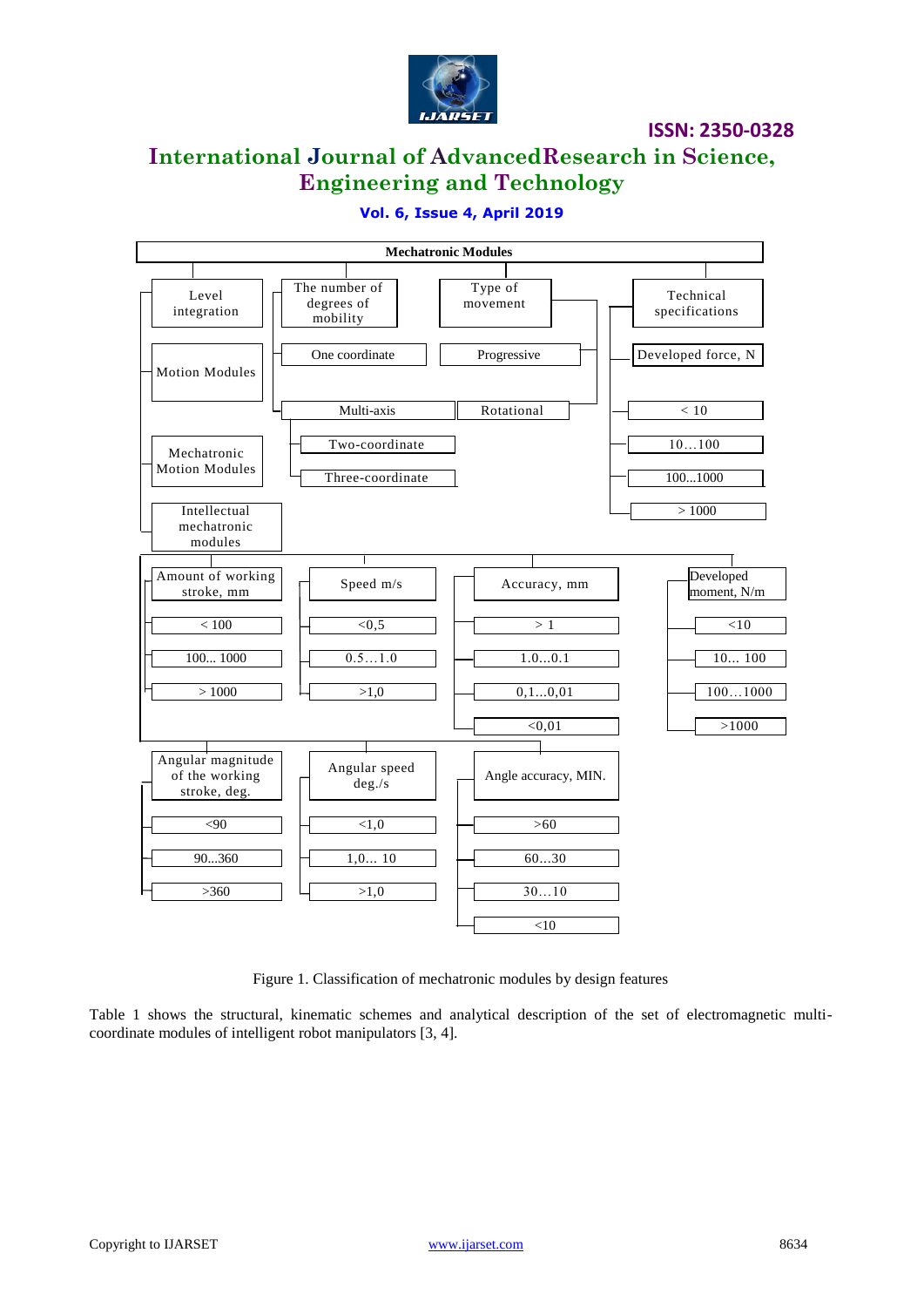

# **International Journal of AdvancedResearch in Science, Engineering and Technology**

### **Vol. 6, Issue 4, April 2019**

Table 1 Structural scheme MM

| $N\!{\underline{\rm o}}$ | Structural schemes of MM                                                                                                                                               | Kinematic scheme                                                                                                                                                                                                                                                                                                                                    | Analytical description of schemes                                                                                                                                                                                       |
|--------------------------|------------------------------------------------------------------------------------------------------------------------------------------------------------------------|-----------------------------------------------------------------------------------------------------------------------------------------------------------------------------------------------------------------------------------------------------------------------------------------------------------------------------------------------------|-------------------------------------------------------------------------------------------------------------------------------------------------------------------------------------------------------------------------|
| 1.                       | <b>MMM</b><br>$\Pi_{x_i}\Pi_{y_i}\Pi_{z}$                                                                                                                              | $\begin{picture}(120,110) \put(0,0){\line(1,0){15}} \put(15,0){\line(1,0){15}} \put(15,0){\line(1,0){15}} \put(15,0){\line(1,0){15}} \put(15,0){\line(1,0){15}} \put(15,0){\line(1,0){15}} \put(15,0){\line(1,0){15}} \put(15,0){\line(1,0){15}} \put(15,0){\line(1,0){15}} \put(15,0){\line(1,0){15}} \put(15,0){\line(1,0){15}} \put(15,0){\line$ | $\Pi_x$ Λ $\Pi_y$ Λ $\Pi_z$                                                                                                                                                                                             |
| 2.                       | $\Pi_{x1}$<br>$\sum$<br>MMM<br>$\frac{\prod_{x2}}{\prod_{x3}}$                                                                                                         | $\frac{1}{4}$<br>$\Pi_{z2}$<br>$\Pi_{z1}$                                                                                                                                                                                                                                                                                                           | $(\Pi_{x1}\vee\Pi_{x2}\vee\Pi_{x3})\wedge(\Pi_{y1}\vee\Pi_{y2}\vee\Pi_{y3})\wedge(\Pi$<br>$_{z1}\vee$ $\Pi_{z2}\vee$ $\Pi$                                                                                              |
| 3.                       | <b>MMM</b><br>(⊕<br>$\Omega$<br>$B_{x1}(B_{z1)}$<br>$\Pi_x$<br>$B_{x2}(B_{z2)}$                                                                                        | Ç<br>$B_z$                                                                                                                                                                                                                                                                                                                                          | $(B_{z1} \wedge B_{z2} \wedge \Pi_x)$<br>$(B_{x1} \wedge B_{x2} \wedge \Pi_x)$                                                                                                                                          |
| 4.                       | $\Pi_{x1}$<br>$Bx_1$<br>$\bigoplus \mathbb{P}^{\mathrm{B}_{\mathrm{x2}}}$<br>MMM<br>$\bigoplus B_{x3}$                                                                 |                                                                                                                                                                                                                                                                                                                                                     | $(\Pi_{x1} \wedge B_{x1}) \vee (\Pi_{x2} \wedge B_{x2}) \vee (\Pi_{x3} \wedge$<br>$B_{x3}$ );<br>$(B_{z1}\vee B_{z2}\vee B_{z3}) \wedge 3\Pi_x$                                                                         |
| 5.                       | $B_{x1}$ $(B_{z1})$<br>$B_{x2}$ (B <sub>z2</sub> )<br>A<br>А<br>$\left[\Pi_{x1}\right]$<br>MMM<br>$\Pi_{x2}$<br>Д,<br>$B_{x2}$ (B <sub>z2</sub> )<br>$B_{x1} (B_{z1})$ |                                                                                                                                                                                                                                                                                                                                                     | $(\mathbf{B}_{x1} \, \wedge \, \mathbf{B}_{x2}) \, \wedge \, (\mathbf{B}_{x3} \, \wedge \, \mathbf{B}_{x4}) \, \wedge \, \Pi_{x1} \, \wedge \,$<br>$\Pi_{x2}$<br>$(B_{z1} \wedge B_{z2}) \wedge (B_{z3} \wedge B_{z4})$ |